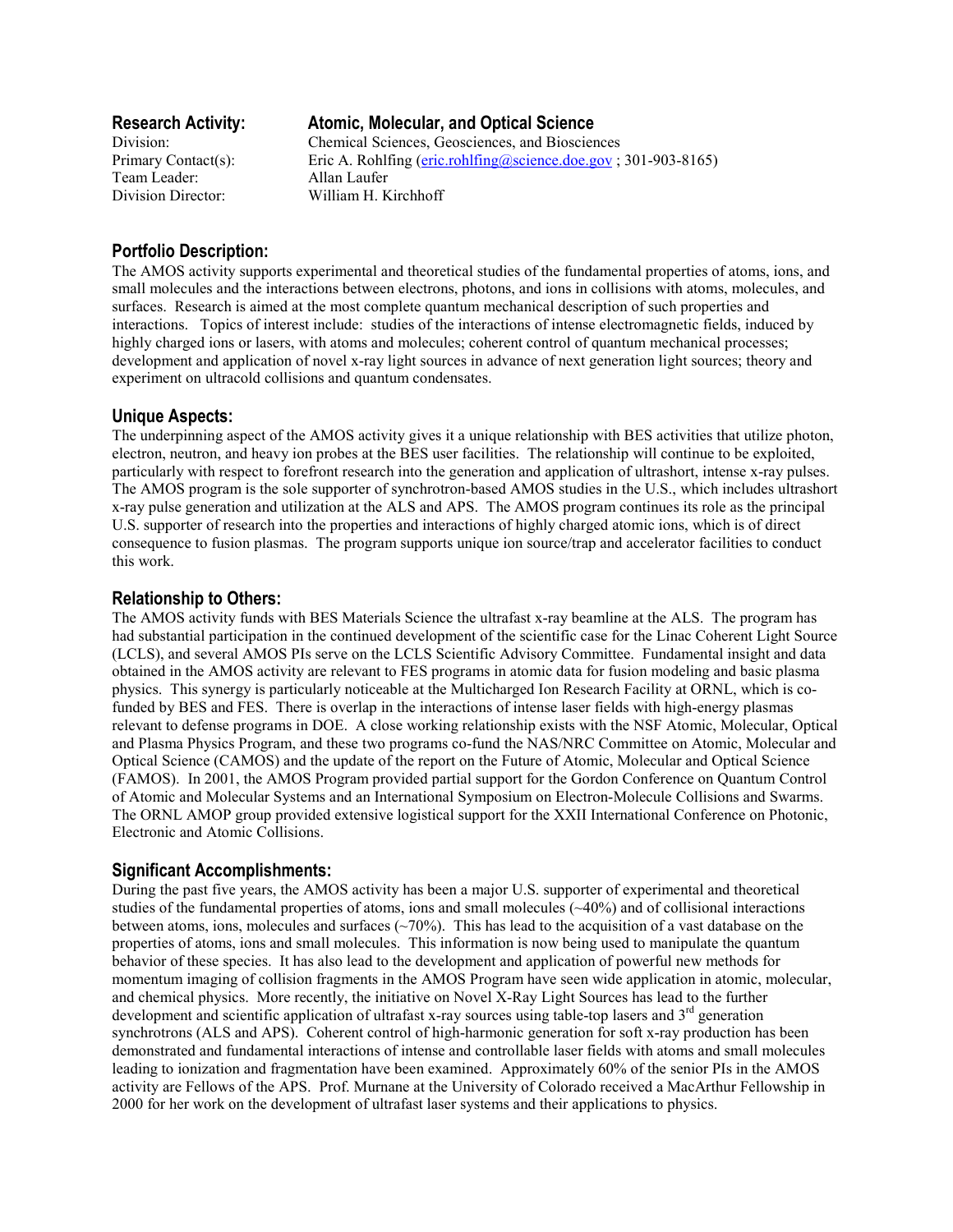### **Mission Relevance:**

AMO Science underpins a wide spectrum of BES research activities and lays the foundation for enhanced future utilization of BES light sources, electron beam microcharacterization centers, and neutron scattering facilities. The knowledge and techniques acquired through the AMOS program have potential impact in the development of new probes of matter in the gas and condensed phases using photons, electrons, and ions; on our understanding of nanostructured materials; and on our ability to model low- and high-temperature plasmas. AMOS contributes at the most fundamental level to the science-based optimization of current energy sources and the development of new ones.

#### **Scientific Challenges:**

AMO science is currently undergoing a transition from a field in which the fundamental interactions of atoms and molecules are probed to one in which they are *controlled*. The enormous database of knowledge acquired over the last several decades and the powerful technical innovations in laser technology are the two forces driving this transition. AMOS practitioners can now shape the quantum mechanical wavefunctions of atoms and small molecules using controllable laser fields, trap and cool atoms (and soon molecules) to temperatures near absolute zero where condensation into a single quantum state occurs, create coherent matter waves by manipulating quantum condensates, create novel surface structures using highly charged ion beams, and coherently drive electrons in atoms so that they generate high-harmonic radiation in the soft x-ray region.

### **Funding Summary:**

.

| <b>Dollars in Thousands</b> |                           |                |
|-----------------------------|---------------------------|----------------|
| FY 2000                     | <b>FY 2001</b>            | <b>FY 2002</b> |
| \$10,765                    | \$11,428                  | \$11,887       |
| Performer                   | <b>Funding Percentage</b> |                |
| <b>DOE</b> Laboratories     | 37.0%                     |                |
| Universities                | $62.0\%$                  |                |
| Other                       | $1.0\%$                   |                |

The program provides funding for 37 university grants supporting about 50 students and partially supporting about 50 faculty and senior staff. It also funds 3 programs at national laboratories supporting about 15 senior staff and 3 students and postdocs. Programs at the laboratories are multi-investigator efforts focusing on problems that require extensive participation by experienced scientists. These programs usually underscore the user facilities at the SC laboratories, including the Multicharged Ion Research Facility (MIRF) at ORNL, the ALS at LBNL and the APS at ANL. The program supports the J. R. MacDonald Laboratory at Kansas State University: a multi-investigator program and BES Collaborative Research Center devoted to the experimental and theoretical study of collisional processes involving highly charged ions.

#### **Projected Evolution:**

Coherent control of nonlinear optical processes and tailoring quantum mechanical wavefunctions with lasers will grow in importance. Such control will be vital to the ultimate realization of laser-controlled chemistry and to our ability to store and read information in quantum systems.

The development and application of novel x-ray light sources using existing synchrotrons or table-top lasers will continue. Topics of interest include the development of high-harmonic generation or its variants as useable soft xray sources, development and characterization of femtosecond pulses of x-rays at existing synchrotrons and applications in the chemical and materials sciences.

AMO science should play a strong role in nanoscale science efforts. Opportunities include the development of AMO theory for artificial quantum structures in materials, the utilization of light force trapping and cooling to create ultracold samples of atoms and molecules including quantum condensates, and the manipulation of condensates to